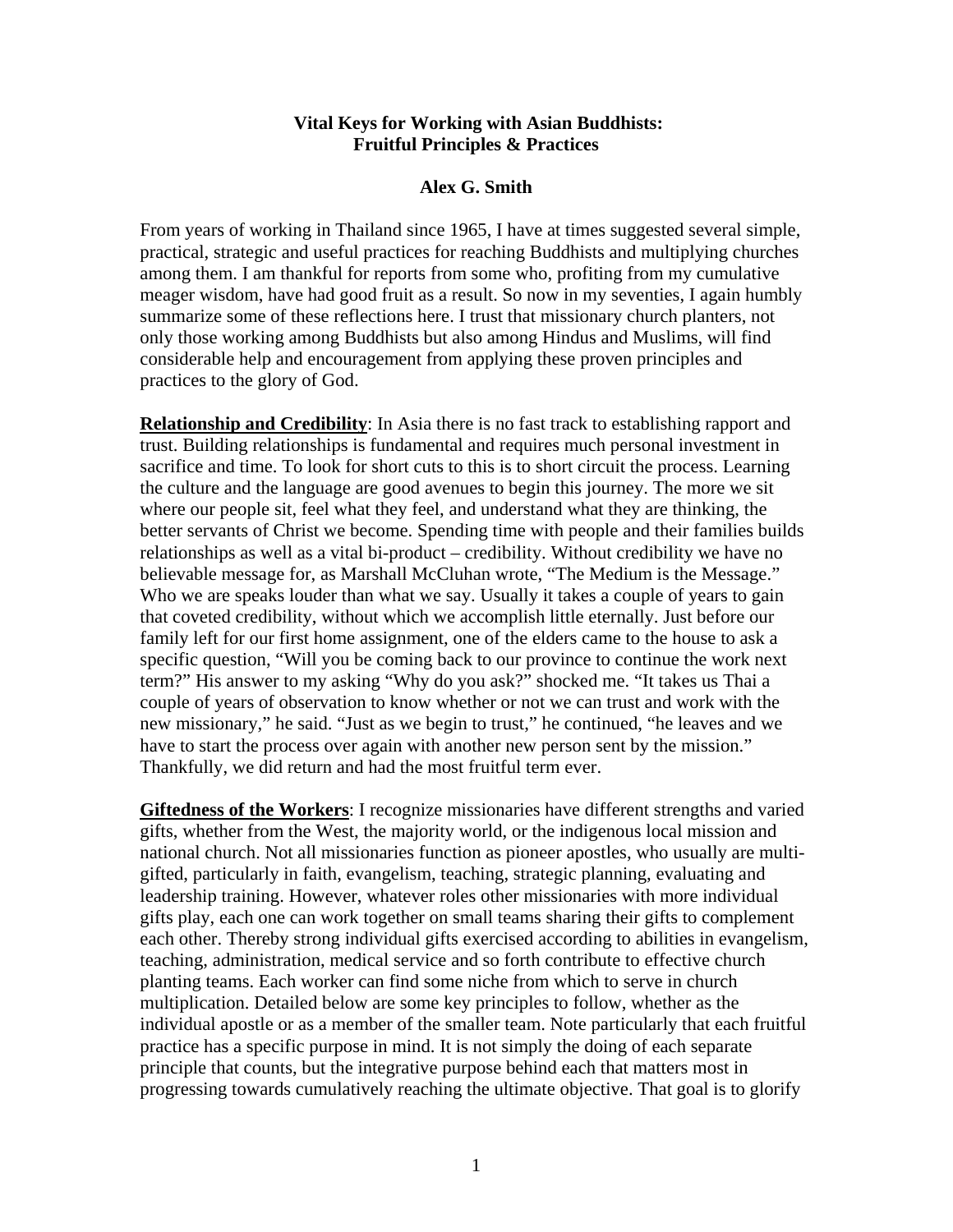God through the Church by completing His Great Commission to make disciples of all peoples, to be faithful followers of Christ by functioning in local expressions of the church, and to be the representatives of Jesus to those in their own communities.

**Sensitivity to God's Spirit**: Find out where the Holy Spirit is operating and work along side Him. This requires prayer for direction, following the Spirit's promptings and actively moving out by faith into the surrounding community. Be committed to the Spirit and rely constantly upon Him. Because of the intense spiritual activity involved, doing pioneer evangelism and multiplying churches in virgin territory requires our absolute dependence on God and His Holy Spirit. The work truly is the Lord's. We are His helping servants. Except the Lord build a house they labor in vain who build it (Psl. 127:1)

**Intercession:** Prayer shows our dependence on and expectation from God. Pray regularly for each person and each family member observed to be responsive. It is vital that the local team meets one half day a week to pray in detail for interested individuals and their families. Mobilize prayer in the homelands and around the world. Train the intercessors to pray strategically alongside the team according to the various strategies, plans and developments at each stage of implementation on the field. Report problems and progress to the intercessors regularly, at least monthly. Reading books on the influence of intercessors like Jonathan Goforth, Praying Hyde and Louisa Vaughn, had a strong impact on helping develop prayer in my youth.

**Itineration**: With a view towards establishing new churches, it is wise to get a broad picture of the situations in the area projected for entry. By traveling around the region visiting each town and village in it, we are able to discern the needs and identify those places where God seems already to be preparing the hearts of families. In implementing the following principles below, consider working simultaneously with several different promising centers or families rather than concentrate on only one center. This may also keep us from becoming depended upon by any emerging congregation in a single location, as the church emerges. Daniel McGilvary, Presbyterian pioneer to North Thailand from 1867, modeled this mobile itineration and saw a strong movement of church multiplication, the fruit of which has remained to this day. In the  $21<sup>st</sup>$  Century more Christians per capita are in North Thailand than in any other area of the land.

**Reconnaissance:** Reconnoitering the area assists in noting potentially strategic and sometimes responsive centers. Initially utilize all kinds of evangelistic methods, tools and approaches such as open air evangelism, giving out gospel tracts, visiting from house to house, distributing literature, broadcasting radio programs, or showing films or videos of the life of Christ. However in all this activity always have one clear definite purpose in mind, namely to observe and note the receptive people and locations. While evangelizing broadly, always deliberately look for and identify the responsive families. This is a priority. If this is not done intentionally, much evangelism fails to be conserved effectively.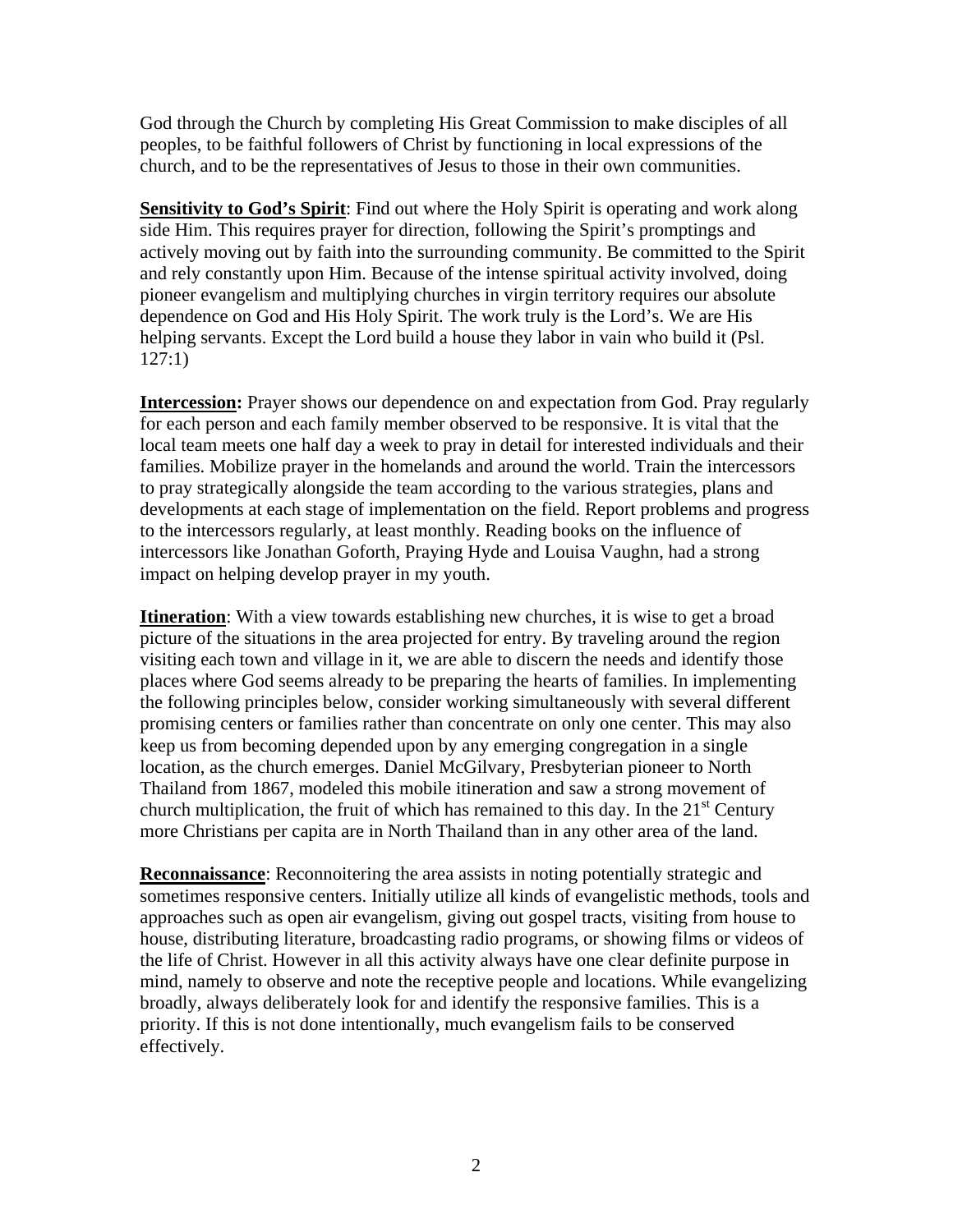**Receptivity**: Once responsive clusters are identified, focus attention particularly on the receptive extended family networks, even if the initial responder is an individual. Relationships and social networks are primary avenues for spreading the good news and for potential acceptance too. Pray regularly and intensely for the receptive family-webs and networks. During my first term I recognized that this family pattern was a vital clue and crucial key to fruitful and stable church planting. That changed what we prayed for and the work strategies we followed as well as the outcomes expected and results we experienced. A change from focus on just individuals to one on open families occurred.

**Concentration through Repeated Contact**: Maintain repeated contact with those who are interested and with receptive families, *until* they believe. Keep visiting, witnessing, praying and serving them with faith that God will do His work. Where the Holy Spirit is at work, and we are faithfully following up the responsive families, we can anticipate God will accomplish His purpose and produce spiritual fruit. That kind of discipline and dedicated tenacity generates encouraging rewards for church growth.

**Strategic Family Focus:** Rather than emphasize reaching the individual or only students or children, intentionally aim for influencing the whole family and their extended family networks during evangelism and follow-up. Most Asian families have tighter structures than most in the West. Encourage new converts/families to concentrate deliberately on reaching their own networks of families, friends and acquaintances rather than the individual one by one mode. New enquirers are often the best witnesses to relatives.

**Mobility of People**: Studiously observe which populations and families are in motion moving or migrating into or out of the area. Give effort to building relationships with them, and attempt to reach out to them and their networks because they are usually more receptive. Note this is also true for Christians who move, as they are often the key to new church plants. Because there was considerable mobility in and out of the province where I worked, we developed a statistical form that incorporated keeping track of the mobility of believers within the province, and of those coming in and out from other provinces too.

**Intensified Evangelism**: In centers of growing receptivity, mobilize local Christians and others from nearby areas to do concerted evangelism and witness there. Like a spearhead penetrating the area, concentrate blocks of time over several days at a time to share the good news of Jesus. Where possible have the team of believers stay overnight in the community. This gives them increased valuable contact with the families in that area. Teams comprised of local and nearby followers of Jesus can be most helpful in this. Using appropriate indigenous illustrations and telling relevant cultural stories readily assists with communicating the message. Playing indigenous drama, music, dance and media that portrays the story of Christ also aids the hearers' understanding. Presenting appropriate programs and visiting from family to family add to the concentration of the message. Often several families are open or ready to commit themselves as seekers of God.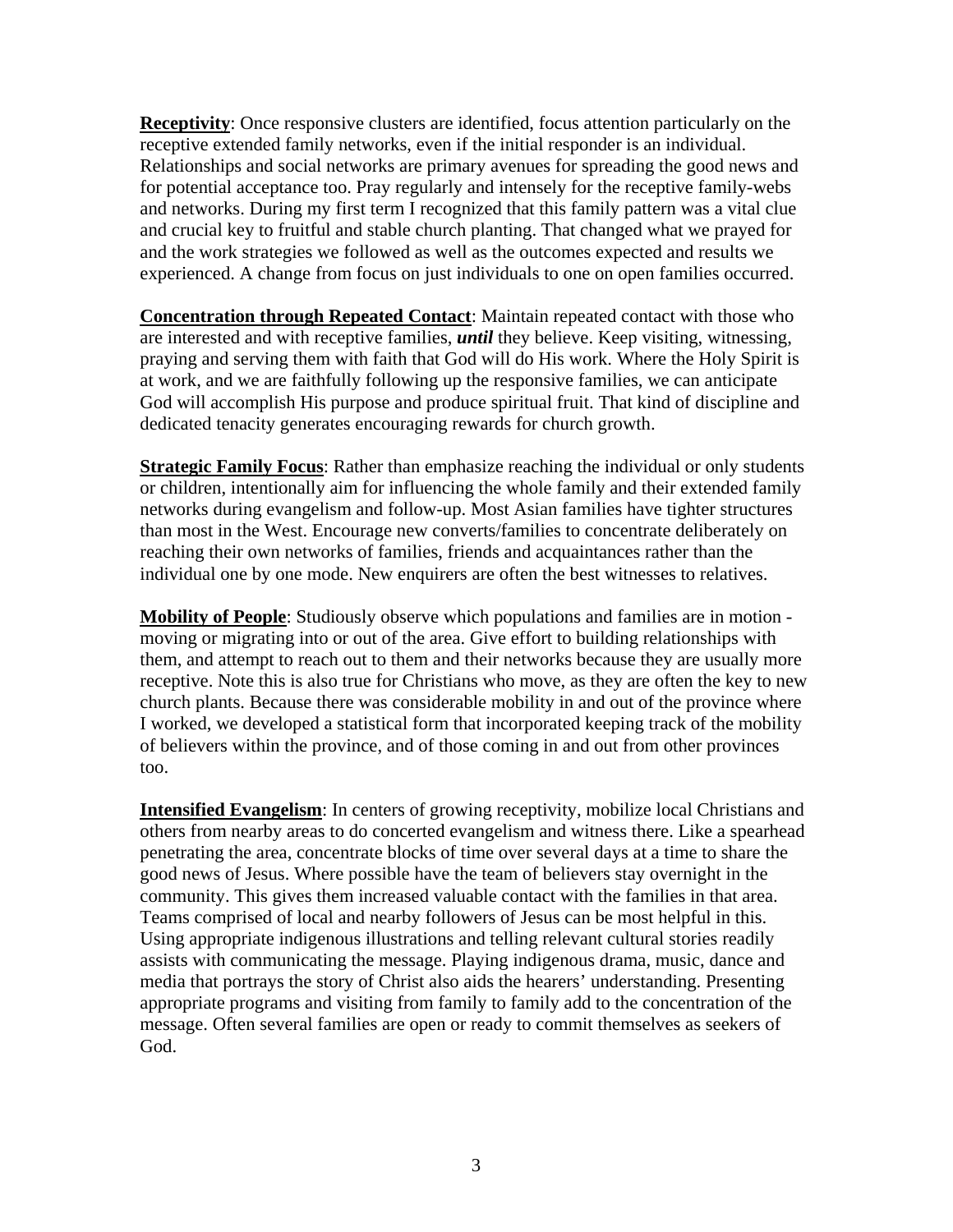**Evangelism** *and* **Nurture**: Never stop evangelism to do consolidation and nurture or to run some program of discipleship. Like the two rails on which the train runs, we must keep doing evangelism and provide for nurture *simultaneously.* If evangelism is stopped in order to do nurture it is most difficult to restart the witnessing outreach or to motivate members afresh to do evangelism again. The momentum is usually lost and the potential for increased church multiplication is frustrated. Even in concentrated evangelism emphases we ran two teams at the same time, one for evangelism, the other for follow up and nurture.

**Expectation**: By faith and prayer, church members and workers can expect results for families to either become followers of Jesus or start taking definite steps towards Christ. Even if only some members or individuals respond, expect other family members to follow. Where at least a couple of families are willing to launch them, home fellowships can be initiated. The gift of faith and the hope of expectancy are invaluable to multiplying house churches.

**Establish Beachheads of Home Fellowships**: Give serious time and effort to discipling new converts and their families in practical ways, especially in simple obedience to God, praying for each other, and sharing their fresh experiences of faith with others. Training should also be given in the home on how to function as Christ's church in their locality, not only as a worshipping body, but also as a caring community. Consider baptizing whole family groups where ready or groups of individuals and families in the beginning stages. Sometimes it might be wise to wait for the family to be ready to be baptized together, rather than to do this as individuals. It is often beneficial to baptize earlier rather than later. Baptism in Asian minds usually marks the starting point of becoming a believer or accepting Christ. Early baptism is preferred for Buddhist seekers rather than doing a longer class of catechism or preparation first. Buddhists normally expect to graduate or arrive at an experience after completing the requirement of a set course of months of study. A Christ follower's commitment to a new life and to evidence of obvious change is better than a sense of having arrived after completing a course of instruction. However, teaching in practical obedience, in biblical foundations and in discipleship training *should follow on* for all those who are baptized.

**Conceptualization of Churches**: It is important to comprehend what the church may look like and what constitutes a functioning body of believers. Consider even two or three families of followers as sufficient for the embryonic church to begin. Within a couple of families the Holy Spirit provides all the resident gifts necessary for the full functioning of the church in worship, in caring and nurture of each other believer, and in witnessing outreach to their social networks and the community. As other believers are added their spiritual gifts may supplement those of the existing fellowship. Multiply new house fellowships rather than build one large one.

**Church Planting Movements** (CPMs): Start local house churches immediately from the earliest converts and their families. Trust these to develop, expand and multiply under the Holy Spirit. Encourage them to do so, especially in following up their extended family networks. Stimulate and encourage native "insider movements." Instilling a vision for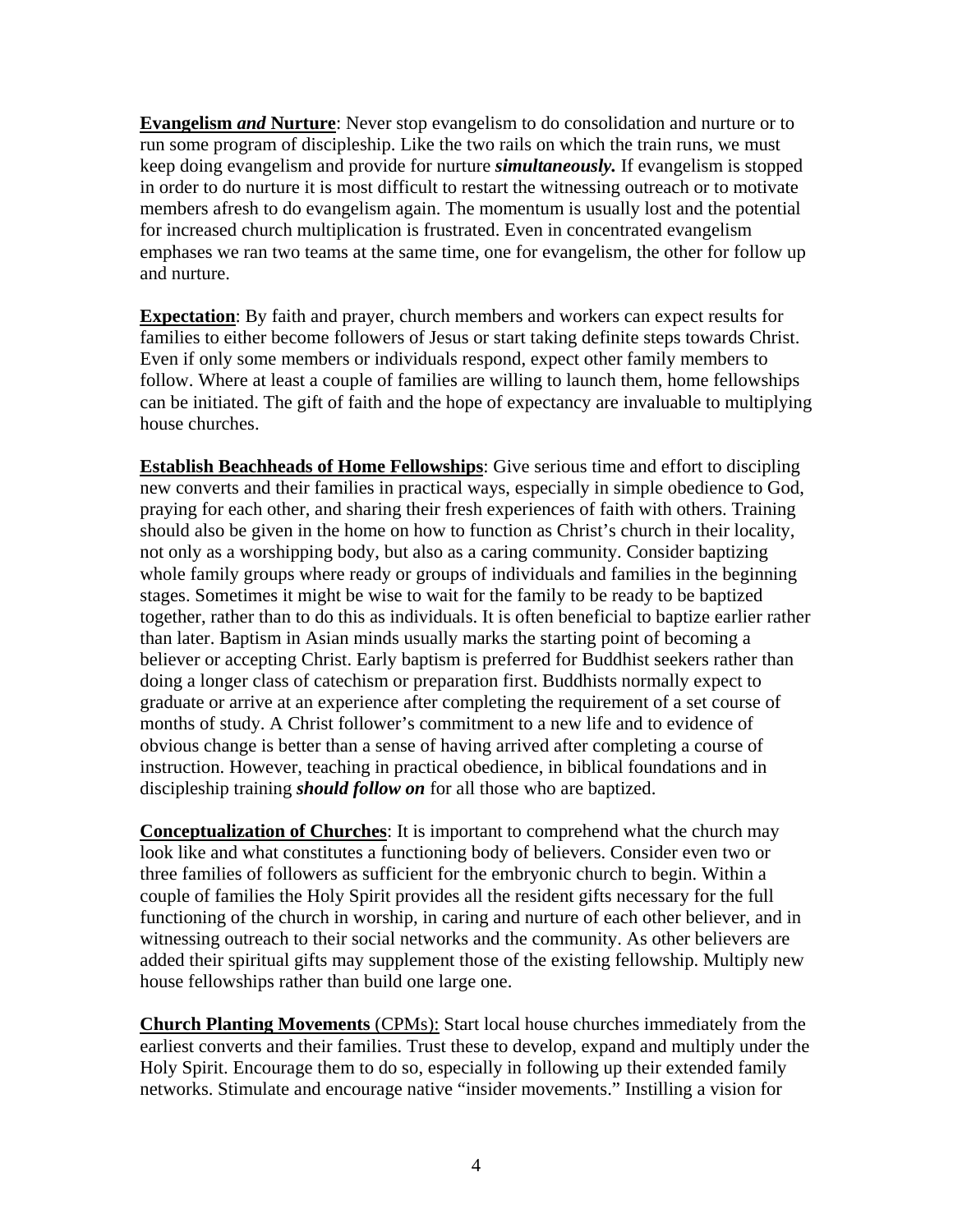outreach and for planting new house churches in family groups, villages and towns is critical. Do not wait until these new believers have years of churched experience before embarking on training for multiplying daughter churches everywhere they take the gospel. The earlier the vision for multiplication becomes activated in outreach with a view to starting new fellowships, the stronger the movement will become.

**Mobilize Locally**: Train all adherents and members, new and old, to take part in witness activities to their families - particularly to close relatives, extended families and friends' networks. This can be done both individually and as small groups. Help the believers to plant new churches among those who respond. Trust them to the Holy Spirit rather than smother or control them. Excited new believers are often the best adult avenues for energetically spreading the good news in word and deed. Their enthusiasm is infectious.

**Local Leadership:** Discover local leadership from among the harvest of new converts. Develop and mobilize those who are respected, responsible family heads, resourceful in their own culture and communities. Leveling leadership utilizes local, unpaid, layfollowers, not depending on imported, outside trained professionals. The laity is the clergy! Let local unpaid leaders and lay-pastors function in the embryonic churches from the beginning. Mostly they will be supported by their own work such as farming or shopkeepers, Training is done locally for these workers and volunteer leaders, *not* in formal courses at some distant Bible Schools. Keep the initial curriculum for the first few years local, simple, relevant, practical and appropriate to the stage of development of outreach, nurture and church growth. Our lay pastor training program ran for more than three years, with the unpaid participants giving two days every three weeks for the training. Primarily the main curriculum covered Bible and theology, evangelism and church growth, multiplying new fellowships, nurturing and counseling, pastoral care and administrative oversight of practical church matters.

**Multiplication**: Establish the vision and practice for multiplying churches early. Stimulate producing new outreaches both nearby and in other distant districts and provinces, without the help of outside funds. Encourage lay believers to pioneer new church plants. Replicate the embryonic church speedily in social web-movements and throughout the society. Entrust the new churches to the Holy Spirit for growth and outreach rather than control them. Encourage maximum multiplication throughout family, tribal, clan and people group networks as well as across cultures.

**Pioneer Missionary Roles:** Church planters initiating new outreaches should always maintain an outside stance, an apostolic role. It is best not to view oneself as an insider or accept a role as pastor or minister of the local church. A missionary to pioneer areas may have to do evangelism, pastoral care, counseling, and so forth like a pastor, but following Paul, he/she should always keep his/her role apostolic. Being mobile, dispensable and ever concerned to raise up indigenous churches and local native leaders is both the initial and ultimate goal. Jacob Loewen's suggestions on various missionary roles to consider in developing new churches overseas were most helpful in my early years as an intercultural missionary. (See especially *Practical Anthropology* and *Culture and Human Values*).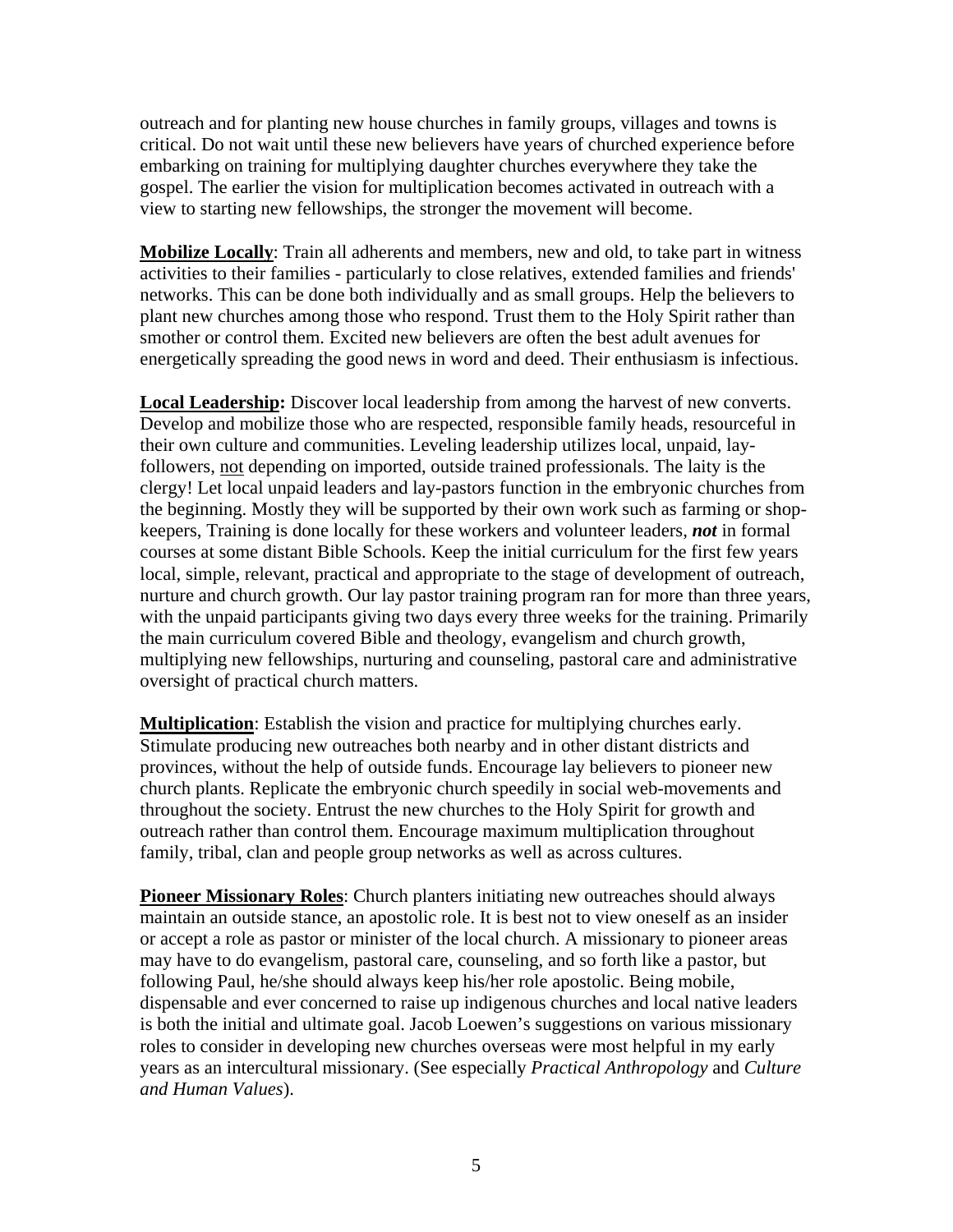**Role Changes**: Knowing when to change roles from time to time requires discernment. An apostle may be working with several developing churches, each at different stages of growth, each requiring a different emphasis of the apostle on occasions, such as the need for evangelism, starting a new embryonic church, nurturing, teaching or training leaders. Deciding when and how to change roles with each situation at the appropriate time contributes to mature development of indigenous churches that do not become dependent on the overseas missionary or the native church planter.

**Contextual Matters**: Start indigenous, contextual, local fellowships in homes as soon as possible from the beginning. Keep the local churches as simple and indigenous in form, function and structure as possible. Encourage the local leaders, under guidance of the Holy Spirit, to make their own decisions regarding things like funerals, weddings, ancestor veneration, house-warming, baby naming ceremonies and so forth. Suggest they consider keeping the forms similar to the indigenous culture, while also evaluating and adapting the processes following the study of biblical wisdom from inspired Scripture. Maximize insider input, minimize outsider, foreign suggestions. Be a catalyst for insider movements. From the start maintain financial self sufficiency, not depending on foreign outside monies. Use local resources. Also employ appropriate methods and tools in evangelism and disciple making, that are easily reproducible, not expensive, complex, outside, foreign ones.

**Evaluation and Review**: Each phase of strategy and every stage of implementation need to be evaluated in actual terms of making disciples that contribute to local functioning churches that are multiplying. Statistical checks of progress as well as noting genuine progress towards biblical goals are needed. Key lessons that are learned should be recycled for future growth. Reviewing effective tools for evangelism and teaching may assist replicating efficient tools that are easily reproducible. Evaluating also helps the church planter to understand where changes in role are called for in order to see healthy growth. Evaluation of the indigenous state of the fellowships may also bring to light potential syncretism that needs addressing, or other weaknesses that require attention.

**Statistics and Oversight Responsibility**: From the beginning the local leaders need to see their responsibility for the "flock of God." At first this means that the mother church will have the care and oversight of every believer and family related to the Body of Christ in the whole province or state. As more local house churches arise, that responsibility is passed on appropriately to the local congregations. District oversight and care likewise comes under the wing of the closest local fellowships. The strengths of meeting weekly in local gatherings is supplemented by district gatherings once a quarter, provincial or state gatherings each half year, and annual conferences of believers regionally and nationwide. Whereas the few local Christians are often persecuted and feel they are a tiny minority, these larger gatherings encourage them to see that God is at work on a broader scale, and that they are not alone. Keeping records and annual statistics also help to evaluate the level of growth and progress. Remember the shepherd knew how many sheep was under his care. He also knew when even one was lost. May all church workers follow that shepherd's example faithfully.